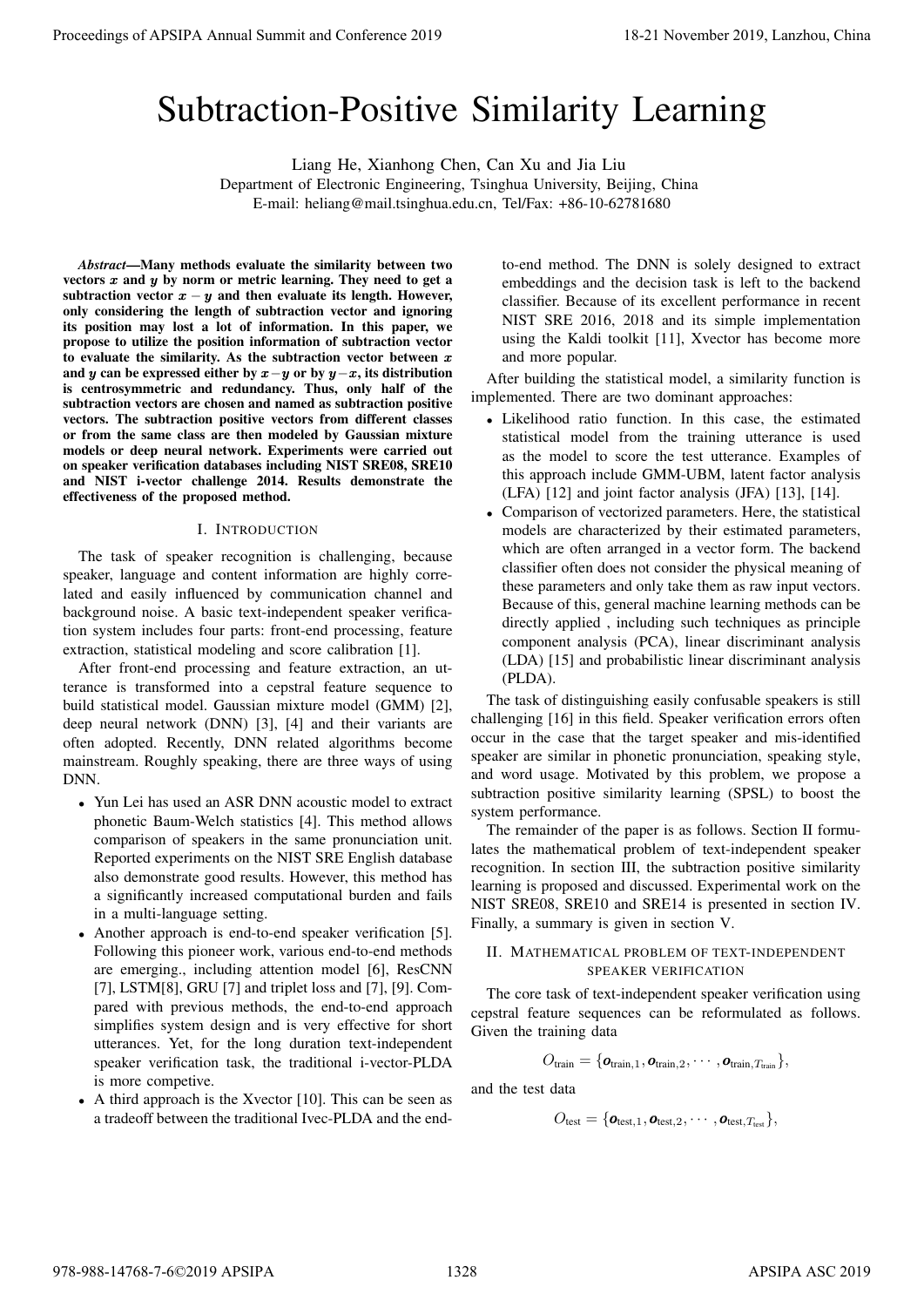where  $O$  is the acoustic feature sequence and  $T$  is the time duration. Our task is to find a proper function  $S(\cdot, \cdot)$  which satisfies

$$
\begin{cases}\n\mathcal{S}(O_{\text{train}}, O_{\text{test}}) > \eta, \\
O_{\text{train}} \text{ and } O_{\text{test}} \text{ are from the same speaker.} \\
\mathcal{S}(O_{\text{train}}, O_{\text{test}}) \leq \eta, \\
O_{\text{train}} \text{ and } O_{\text{test}} \text{ are from different speakers.}\n\end{cases}
$$

where  $\eta$  is a threshold. Since each speaker can be depicted by its statistical model  $f$ , we first estimate  $f$  and then compare the estimated  $\hat{f}$ . We consider the property of an ideal function from the perspective of information theory [17]. Let  $\theta$  denote the parameters of  $\hat{f}$ ,  $I(\cdot;\cdot)$  denote the mutual information and  $H(\cdot)$  denote the entropy. The mutual information matrix is

$$
\left[ \begin{array}{cc} I(\theta_{\text{train}}; \theta_{\text{train}}) & I(\theta_{\text{train}}; \theta_{\text{test}}) \\ I(\theta_{\text{train}}; \theta_{\text{test}}) & I(\theta_{\text{test}}; \theta_{\text{test}}) \end{array} \right].
$$

Since  $I(\theta_{\text{train}}; \theta_{\text{train}}) = H(\theta_{\text{train}}) \ge I(\theta_{\text{train}}; \theta_{\text{test}}) \ge 0$  and  $I(\theta_{\text{test}}; \theta_{\text{test}}) = H(\theta_{\text{test}}) \geq I(\theta_{\text{train}}; \theta_{\text{test}}) \geq 0$ , the above similarity matrix is a symmetric positive semidefinite matrix. From the Mercer theorem [18], we know that the ideal function can be solved in a high dimensional space called a reproducing kernel Hilbert space (RKHS) [19] and can be expressed as

$$
\mathcal{S}(\theta_{\text{train}}, \theta_{\text{test}}) = \langle \phi(\theta_{\text{train}}), \phi(\theta_{\text{test}}) \rangle \tag{1}
$$

where  $\phi(\theta)$  is a mapping and  $\langle \cdot, \cdot \rangle$  is an inner product in the RKHS. Prior to considering the realization of  $\phi(\cdot)$ , we focus on strengthening the desired information and removing nuisance information. This can be accomplished by introducing a symmetric positive semidefinite Q matrix

$$
S(\theta_{\text{train}}, \theta_{\text{test}}) = <\phi(\theta_{\text{train}}), \phi(\theta_{\text{test}}) >
$$
  
=  $\phi(\theta_{\text{train}})^t Q \phi(\theta_{\text{test}})$  (2)

This equation shows that there are three components ( $f$ ,  $\phi$  and Q) to be solved for the verification task. Here, f represents statistical modeling which is not the focus of this paper and we will study a kind of  $\phi$  and  $Q$  in the next section.

#### III. SUBTRACTION POSITIVE SIMILARITY LEARNING

We begin with the classical metric learning approach which looks for a symmetric  $Q, Q \succeq 0$  satisfying that the metric distance  $\mathcal{L}(\pmb{x}_a,\pmb{x}_b) = (\pmb{x}_a-\pmb{x}_b)^t Q(\pmb{x}_a-\pmb{x}_b)$  is less than a threshold  $\eta$  if  $\mathbf{x}_a$  and  $\mathbf{x}_b$  are from the same class and is greater than  $\eta$  if  $x_a$  and  $x_b$  are from different classes at the same time. Considering this problem from the view of geometry, we are looking for an ellipse in a multi-dimensional variable space. In the ideal case of metric learning, the same class subtraction vectors  $z_{ab} = x_a - x_b$  are mapped inside the ellipse and the different classes subtraction vectors are mapped outside the ellipse, as shown in the upper figure in Fig. 1. Yet, this is not the case in many applications. For the lower figure in Fig. 1, metric learning fails to find a proper oval contour to distinguish circles and triangles. However, the pattern between circles and triangles is clear and can be recognized. Classical metric learning fails because it only concerns quadratic term while ignoring the position of subtraction vectors. Proceedings of APSIPA Annual Summit at China 19-21 November 2019, Lanzhou, China 2019, Lanzhou, China 2019, Lanzhou, China 2019, Lanzhou, China 2019, Lanzhou, China 2019, Lanzhou, China 2019, Lanzhou, China 2019, Lanzhou,

If we study the Fig. 1 carefully, we will find that it is centrosymmetric because  $z_{ab} = x_a - x_b$  and  $z_{ba} = x_b - x_a$ are opposite vectors.  $z_{ab}$  and  $z_{ba}$  are redundant and we use a simple rule  $1^t z > 0$  to select z, denoted as subtraction positive vectors (SPV)  $z_{+}$ . There are two types of SPVs: the same class SPVs (Both subtrahend and minuend are from the same class, SCSPVs) and different classes SPVs (Subtrahend and minuend are from the different classes, DCSPVs). For SCSPVs, we use a GMM  $[\kappa_S, \mu_S, \Sigma_S]$  to model them

$$
\mathcal{L}_{\mathcal{S}}(\mathbf{z}_{+}) = \frac{1}{|\mathcal{S}|} \sum_{\mathbf{z}_{+} \in \mathcal{S}} \log \sum_{m=1}^{M} \frac{\kappa_{m,\mathcal{S}}}{\sqrt{2\pi \det(\Sigma_{m,\mathcal{S}})}} \tag{3}
$$

$$
\exp[-(\mathbf{z}_{+} - \mu_{m,\mathcal{S}})^{t} \Sigma_{m,\mathcal{S}}^{-1}(\mathbf{z}_{+} - \mu_{m,\mathcal{S}})]
$$

For DCSPVs, we use another GMM  $[\kappa_{\mathcal{D}}, \mu_{\mathcal{D}}, \Sigma_{\mathcal{D}}]$  in a similar way. For an unknown SPV, we compute the log-likelihood  $\mathcal{L}(\mathbf{z}_+) = \mathcal{L}_{\mathcal{S}}(\mathbf{z}_+) - \mathcal{L}_{\mathcal{D}}(\mathbf{z}_+)$ . If  $\mathcal{L}(\mathbf{z}_+) > \eta$ , the related two utterances are from the same speaker and vice versa.

Usually, the number of DCSPVs is far greater than the number of SCSPVs. We do not need to use all the DCSPVs. This both reduces the amount of computation and puts more attention on easily confusable vectors. The easily confusable vectors are selected by a cosine scoring. For example,  $x_a$  is a target vector. We compute all the cosine scores with vectors from different classes, sort them in a deceding order and select vectors corresponding top- $N$  cosine metric scores to compute easily confusable DCSPVs.

We can also use a deep neural network (DNN) instead of a GMM to perform the classification task on the extracted SPVs, as shown in Fig 2. The DNN is a traditional feedforward network with 3 hidden fully connected layers. From bottom to top, the number of nodes in each hidden layer are 256, 256 and 64 respectively. The output layer is 2 dimension vector with  $[1, 0]$  for the SCSPVs and  $[0, 1]$  for the DCSPVs. The activation function of the hidden layers is a sigmoid and the activation function of the output layer is softmax.

The proposed SPSL has no explicit  $Q$  and requires a different interpretation approach.

#### IV. EXPERIMENTS AND ANALYSIS

#### *A. Databases*

Experiments were carried out on two sets of data. The first set includes common condition 7 of the SRE08 core task (c7- 08) and common condition 5 of the SRE10 core task (c5-10). The core task of the SRE08 is named short2-short3. There are 8 common conditions. The c7-08 task is the telephonetelephone-English condition, containing 1265 models, 1567 test segments and 17761 trials. The core task of the SRE10 is named core-core. There are 9 common conditions. The c5-10 task is telephone-telephone condition, containing 580 models, 678 test segments and 30204 trials.

The second set is the SRE14 ivec (SRE14) challenge database. Differently from previous SREs, i-vectors instead of speech are provided in this challenge. The purpose of NIST is to attract more scholars in the field of machine learning to participate in the challenge. The NIST SRE14 is gender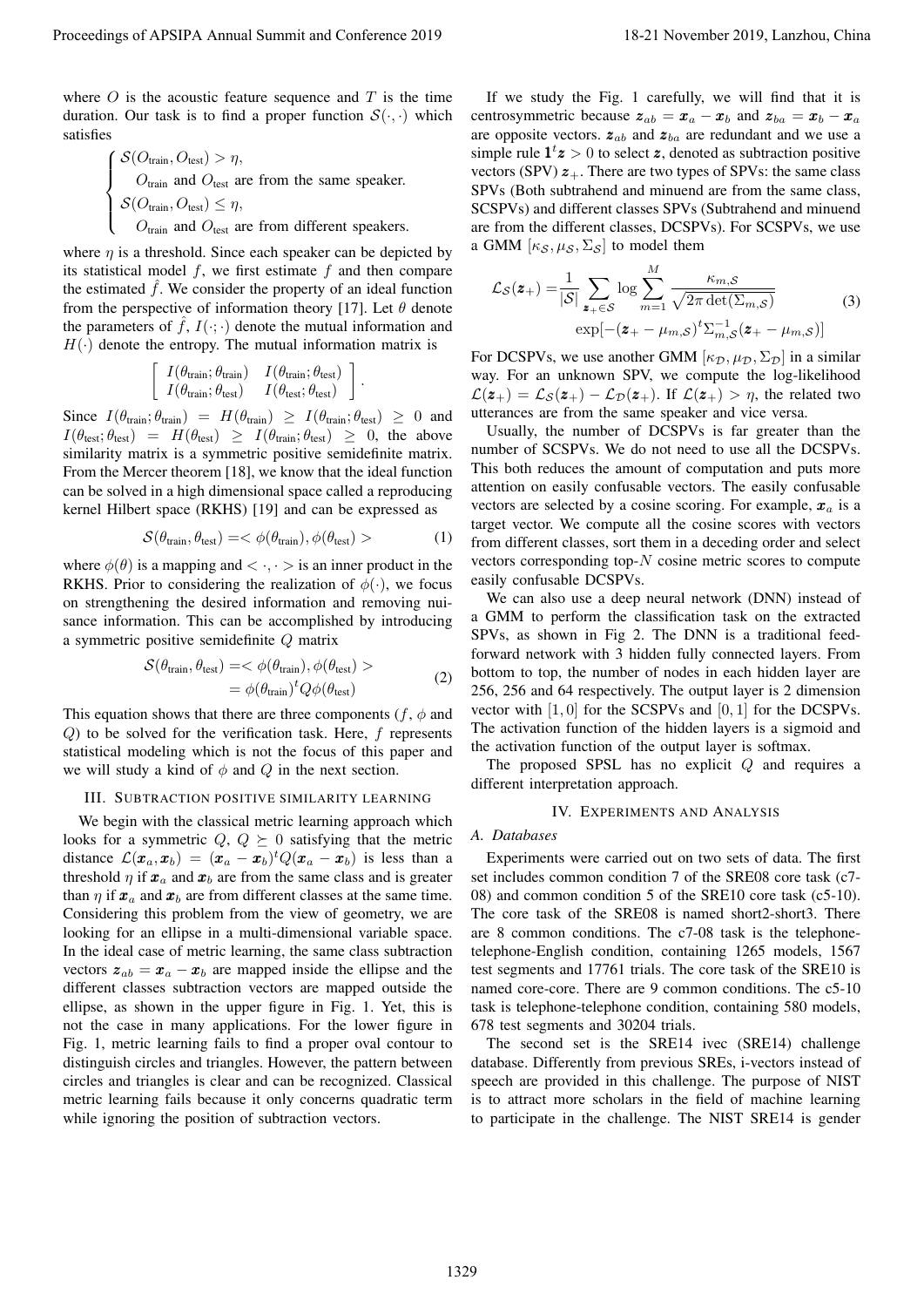

Fig. 1. *Two cases of metric learning. The circle represents subtraction vectors belonging to the same class and the triangle represents subtraction vectors belonging to the different classes. The solid line in the above figure represents the ideal classification ellipse.*



Fig. 2. *DNN for SPV classification.*

independent, contains 1306 models, 9634 test segments and 12582004 trials. The trials are randomly divided into two subsets: a progress subset (40%) and an evaluation subset (60%). Each speaker model has 5 i-vectors and there are 6530 i-vectors for speaker models. In addition, NIST provided a development set, containing 36572 i-vectors. All the i-vectors are 600-dimensional.

# *B. Configuration*

Speech/silence segmentation was performed by a G.723.1 VAD detector. A 13-dimensional MFCC was extracted, with appended delta and acceleration coefficients. 39-dimensional vectors were subjected to feature warping [20]. UBMs with 1024 Gaussian components were gender-dependent. The rank of the matrix  $T$  is 800. Length normalization was applied [21].

## *C. Database 1: SRE08 and SRE10*

We used previous NIST evaluation data and some additional corpora to estimate our system parameters. Table I summarizes the data we used. The EER, MDCF08<sup> $1$ </sup> and MDCF10<sup> $2$ </sup> were adopted as the performance measurements.

|                                                                  | TABLE I<br>TRAING DATA FOR UBM, T |          |                   |   |       |  |
|------------------------------------------------------------------|-----------------------------------|----------|-------------------|---|-------|--|
|                                                                  | <b>SWB</b>                        |          | SRE04 SRE05 SRE06 |   | SRE08 |  |
| UBM                                                              | $\times$                          |          |                   |   |       |  |
|                                                                  | $\times$                          | $\times$ | $\times$          | × |       |  |
| <sup>1</sup> The last column are only used for the SRE10 trials. |                                   |          |                   |   |       |  |

In SRE08 II, the performance of SPSL-GMM is a little worse than PLDA and LDA-PLDA. But in SRE10 III, it can compete with PLDA and LDA-PLDA.

| TABLE II                         |
|----------------------------------|
| SUMMARY EXPERIMENTS ON THE C7-08 |
|                                  |

| case     | Female    |        | Male      |        |
|----------|-----------|--------|-----------|--------|
|          | $EER(\%)$ | MDCF08 | $EER(\%)$ | MDCF08 |
| Cosine   | 7.17      | 0.297  | 5.69      | 0.221  |
| PLDA     | 2.09      | 0.092  | 1.93      | 0.116  |
| LDA-PLDA | 1.99      | 0.090  | 1.70      | 0.108  |
| SPSL-GMM | 2.12.     | 0.106  | 2.01      | 0.125  |

| <b>TABLE III</b>                 |
|----------------------------------|
| SUMMARY EXPERIMENTS ON THE C5-10 |

|          | Female    |                    | Male      |        |
|----------|-----------|--------------------|-----------|--------|
| case     | $EER(\%)$ | MDCF <sub>10</sub> | $EER(\%)$ | MDCF10 |
| Cosine   | 6.76      | 0.694              | 6.70      | 0.718  |
| PLDA     | 2.82      | 0.391              | 2.55      | 0.416  |
| LDA-PLDA | 2.57      | 0.435              | 2.83      | 0.314  |
| SPSL-GMM | 2.71      | 0.406              | 2.63      | 0.332  |

<sup>1</sup>The minimal detection cost function defined by the NIST SRE08. <sup>2</sup>The minimal detection cost function defined by the NIST SRE10.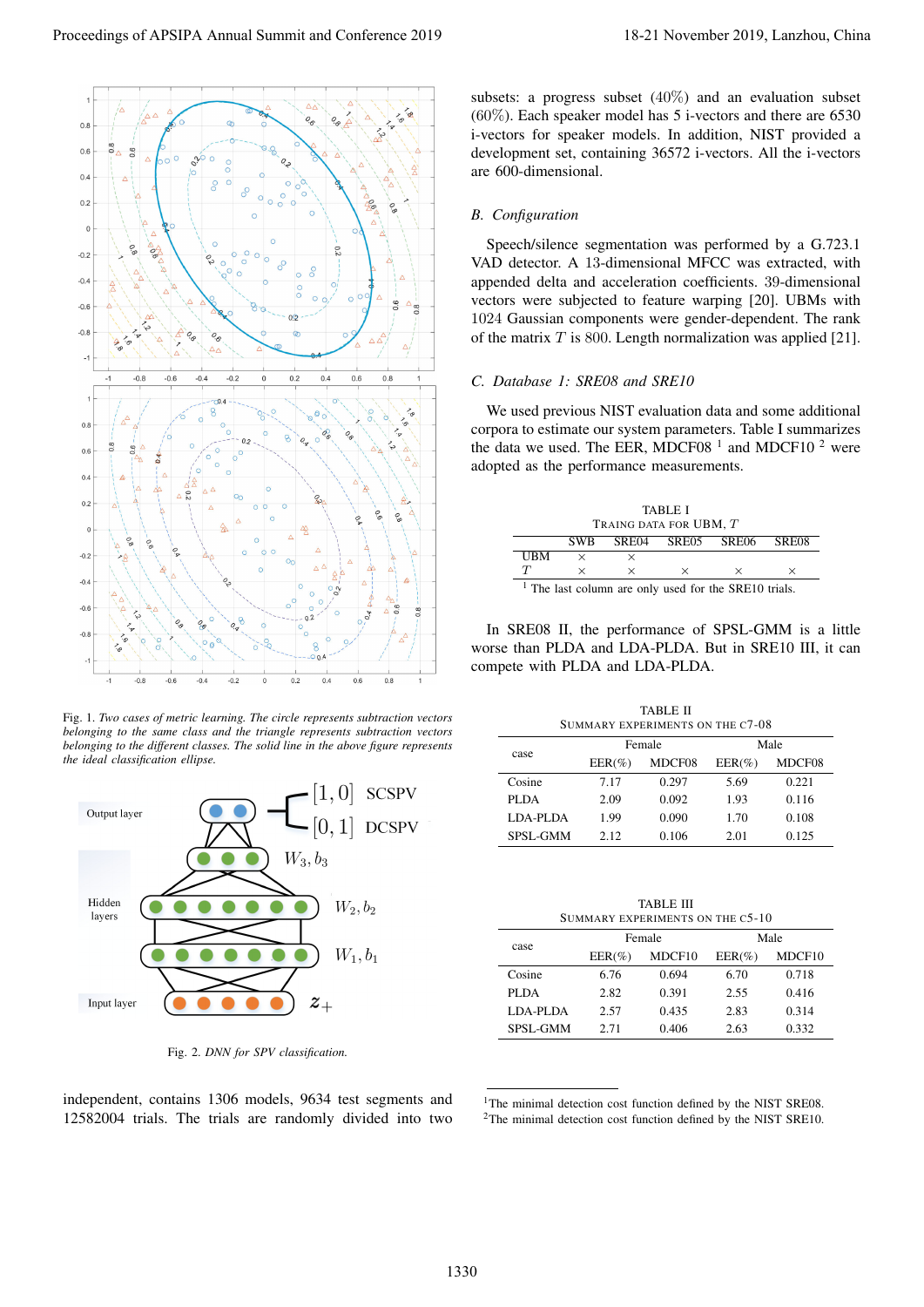

Fig. 3. *tSNE cluster results of SCSPVs (red circles) and DCSPVs (blue circles). The points from SCSPVs show stronger cohesion and the points from DCSPVs show more dispersion. This is the reason that we use more DCSPVs to train GMMs or DNN.*

## *D. Database 2: SRE14*

For the SRE14 experiments, we used the labeled development subset to train our models. The dimension of LDA and PLDA are 250 and 200, respectively. The GMMs with full covariance matrices are trained on both SCSPVs and DCSPVs. If the number of vectors in a class is  $l$ , the number of SCSPVs is  $l(l-1)/2$ . The total number of DCSPVs is much larger than SCSPVs, and only 85000 easily-confused DCSPVs are used, as shown in Fig 3. The configuration of the DNN is depicted in section III.

We also use the PLDA result in Table IV as a baseline system to examine the relative performance improvement of the proposed method. The SPSL-GMM has a relative improvement of 10.32% and 4.03%, which demonstrates the effectiveness of proposed method. The SPSL-GMM in our experiment uses a single GMM mixture. We have tried a higher number of mixtures but it doesn't shown improved performance. The number of confusable DCSPVs is also an experimental number. Higher (120000, 240000) or lower number (70000, 80000) is also examined but we get worse results. As far as we known, the SPSL-GMM is one of few methods which achieves state-of-the-art result without a PLDA backend.

Similarly to [22], we also study the DNN as the backend classifier. The main difference is that the former is based on i-vectors and the latter is based on SPVs. Our experimental results are consistent with [22] in that the DNN has a certain effect.

# V. CONCLUSIONS

In this paper, we propose a subtraction positive similarity learning (SPSL) for text-independent speaker recognition. SPSL can take good advantage of the position information of subtraction vector. Experiments were carried out on the NIST SRE08, SRE10 and SRE14 data corpus to demonstrate the effectiveness of proposed method.

| <b>TABLE IV</b><br><b>SYSTEM EXPERIMENTS ON THE SRE14</b> |           |        |            |        |
|-----------------------------------------------------------|-----------|--------|------------|--------|
|                                                           | Progress  |        | Evaluation |        |
| case                                                      | $EER(\%)$ | MDCF14 | $EER(\%)$  | MDCF14 |
| cosine                                                    | 4.78      | 0.386  | 4.46       | 0.378  |
| PLDA                                                      | 2.52      | 0.281  | 2.39       | 0.266  |
| LDA-PLDA                                                  | 2.51      | 0.259  | 2.36       | 0.250  |
| DLPP-PLDA                                                 | 2.33      | 0.245  | 2.17       | 0.231  |
| <b>SPSL-GMM</b>                                           | 2.20      | 0.271  | 2.20       | 0.254  |
| <b>SPSL-DNN</b>                                           | 2.95      | 0.323  | 2.82       | 0.307  |

#### ACKNOWLEDGMENT

This work was supported by the National Natural Science Foundation of China under Grant No. U1836219.

#### **REFERENCES**

- [1] T. Kinnunen and H. Li, "An overview of text-independent speaker verification: From features to supervectors," *Speech Communication*, vol. 52, no. 1, pp. 12 – 40, 2000.
- [2] Douglas A. Reynolds, Thomas F. Quatieri, and Robert B. Dunn, "Speaker verification using adapted gaussian mixture models," *Digital Signal Processing*, vol. 10, no. 1-3, pp. 19 – 41, 2000.
- [3] D. Snyder, D. Garcia-Romero, G. Sell, D. Povey, and S. Khudanpur, "Xvectors: Robust dnn embeddings for speaker recognition," in *2018 IEEE International Conference on Acoustics, Speech and Signal Processing (ICASSP)*, April 2018, pp. 5329–5333.
- [4] Y. Lei, N. Scheffer, L. Ferrer, and M. McLaren, "A novel scheme for speaker recognition using a phonetically-aware deep neural network," in *Acoustics, Speech, and Signal Processing (ICASSP), 2014IEEE International Conference on*, mar. 2014, pp. 1714 – 1718.
- [5] G. Heigold, I. Moreno, S. Bengio, and N. Shazeer, "End-to-end text-dependent speaker verification," in *Acoustics, Speech, and Signal Processing (ICASSP), 2016 IEEE International Conference on*, 2016, pp. 5115 – 5119.
- [6] S. Zhang, Z. Chen, Y. Zhao, J. Li, and Y. Gong, "End-to-end attention based text-dependent speaker verification," in *2016 IEEE Workshop on Spoken Language Technology*, 2016, pp. 171–178.
- [7] C. Li, X. Ma, B. Jiang, X. Li, X. Zhang, X. Liu, Y. Cao, A. Kannan, and Z. Zhu, "Deep speaker: an end-to-end neural speaker embedding system," in *arXiv:1705.02304v1*, 2017.
- [8] F A Rezaur Rahman Chowdhury, Quan Wang, Ignacio Lopez Moreno, and Li Wan, "Attention-based models for text-dependent speaker verification," in *arXiv:1710.10470*, 2017.
- [9] C. Zhang and K. Koishida, "End-to-end text-independent speaker verification with triplet loss on short utterances," in *INTERSPEECH*, 2017, pp. 1487–1492.
- [10] D. Snyder, D. Garcia-Romero, D. Povey, and S. Khudanpur, "Deep neural network embeddings for text-independent speaker verification, in *INTERSPEECH*, 2017, pp. 999–1003.
- [11] Daniel Povey, Arnab Ghoshal, Gilles Boulianne, Lukas Burget, Ondrej Glembek, Nagendra Goel, Mirko Hannemann, Petr Motlicek, Yanmin Qian, Petr Schwarz, Jan Silovsky, Georg Stemmer, and Karel Vesely, "The kaldi speech recognition toolkit," in *IEEE 2011 Workshop on Automatic Speech Recognition and Understanding*. Dec. 2011, IEEE Signal Processing Society, IEEE Catalog No.: CFP11SRW-USB.
- [12] R. Vogt, B. Baker, and S. Sridharan, "Modelling session variability in text independent speaker verification," in *INTERSPEECH*, 2005, pp. 3117–3120.
- [13] P. Kenny, P. Ouellet, N. Dehak, V. Gupta, and P. Dumouchel, "A study of interspeaker variability in speaker verification," *IEEE Transactions on Audio, Speech, and Language Processing*, vol. 16, no. 5, pp. 980–988, 2008.
- [14] P. Kenny, G. Boulianne, and P. Dumouchel, "Eigenvoice modeling with sparse training data," *IEEE Transactions on Audio, Speech, and Language Processing*, vol. 13, no. 3, pp. 345–354, 2005.
- [15] A.M. Martinez and A.C. Kak, "Pca versus lda," *Pattern Analysis and Machine Intelligence, IEEE Transactions on*, vol. 23, no. 2, pp. 228 –233, feb 2001.